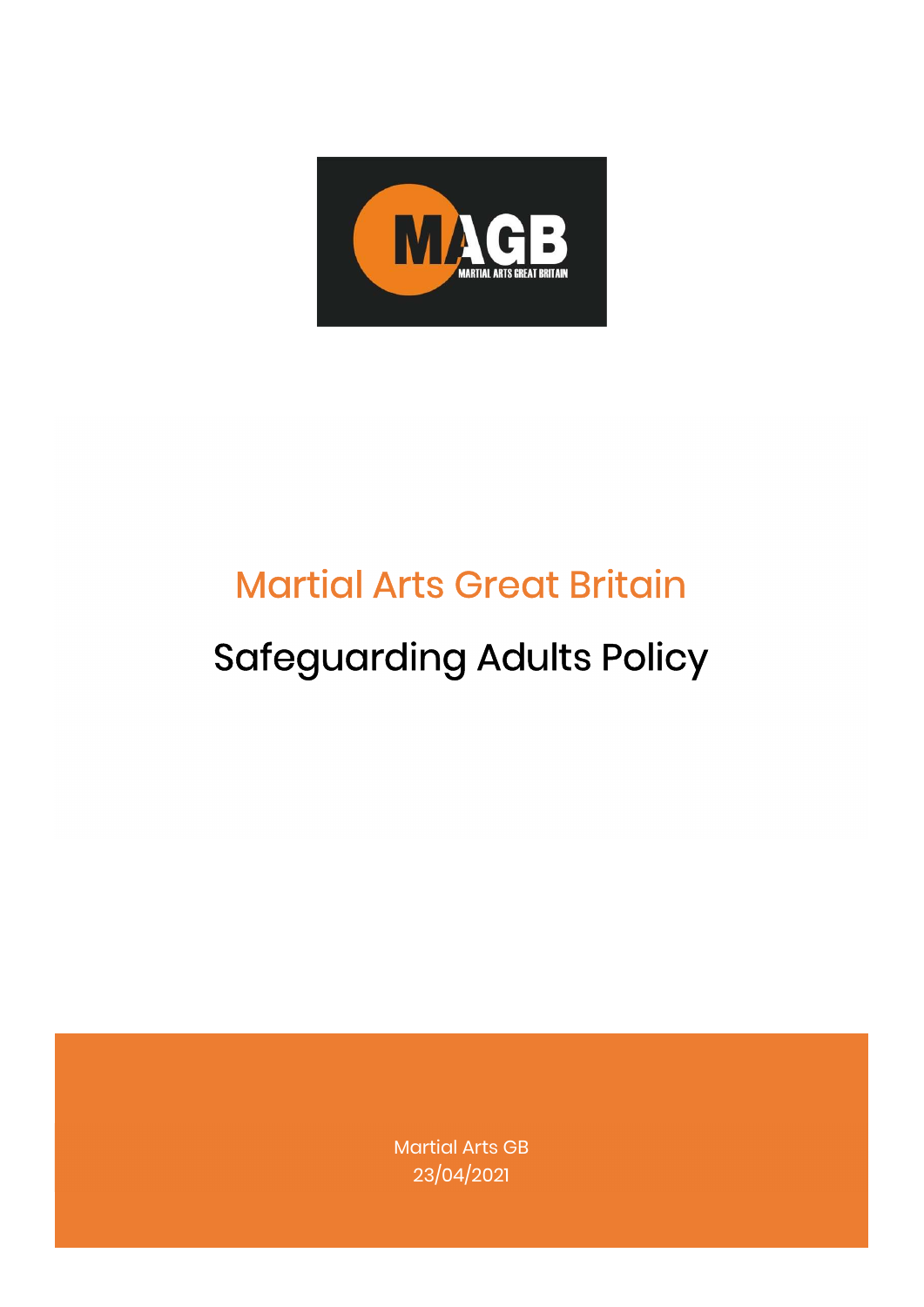

## Martial Arts Great Britain Safeguarding Adults Policy

Policy Owner: Martial Arts Great Britain (MAGB) Policy approved by: Sue Harrison Sport England Safeguarding Code Date Policy approved: 28<sup>th</sup> April 2021 Next review Date: 28<sup>th</sup> April 2022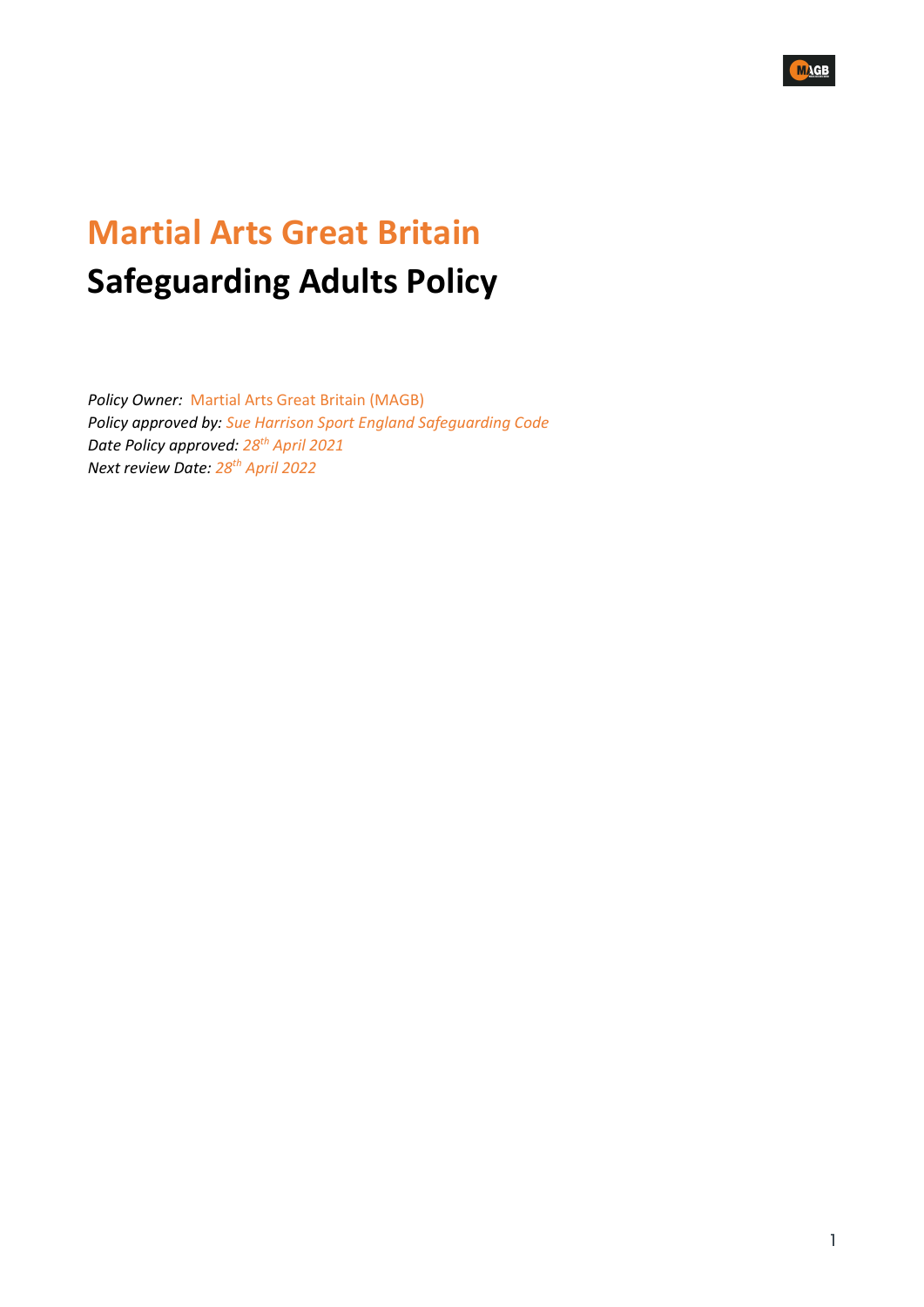

## **Contents**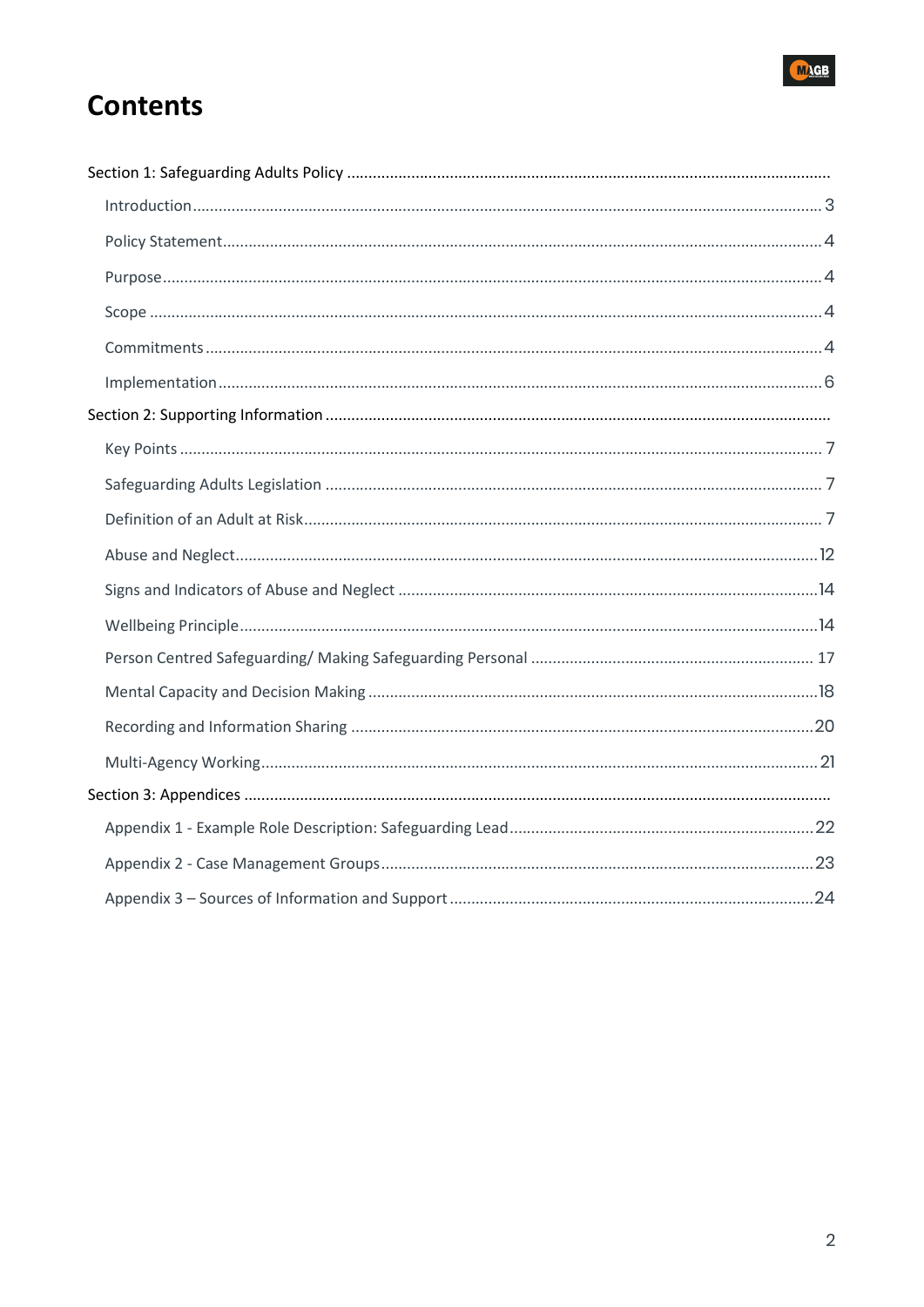

## Section 1: Safeguarding Adults Policy

### Introduction

Martial Arts GB provides professional services to independent instructors, clubs, associations and promoters and sanctioning bodies within Martial arts throughout the United Kingdom. Part of our promise, is to support independent instructors & associations with elevating professional standards beyond teaching. We want everyone within our community to be safe, which includes instructors and students.

We try to protect instructors and clubs by promoting safe practice and this then helps protect those who participate in Martial Arts, as instructors practice awareness.

Adult safeguarding is hugely overlooked so as part of our promise to promote safe practice, Martial Arts Great Britain (MAGB) seek to promote this policy with our community.

Martial Arts Great Britain (MAGB) is committed to Safeguarding Adults in line with national legislation and relevant national and local guidelines.

We will safeguard adults by ensuring that our activities are delivered in a way which keeps all adults safe.

Martial Arts Great Britain (MAGB) is committed to creating a culture of zero-tolerance of harm to adults which necessitates: the recognition of adults who may be at risk and the circumstances which may increase risk; knowing how adult abuse, exploitation or neglect manifests itself; and being willing to report safeguarding concerns.

This extends to recognising and reporting harm experienced anywhere, including within our activities, within other organised community or voluntary activities, in the community, in the person's own home and in any care setting.

Martial Arts Great Britain (MAGB) is committed to best safeguarding practice and to uphold the rights of all adults to live a life free from harm from abuse, exploitation and neglect.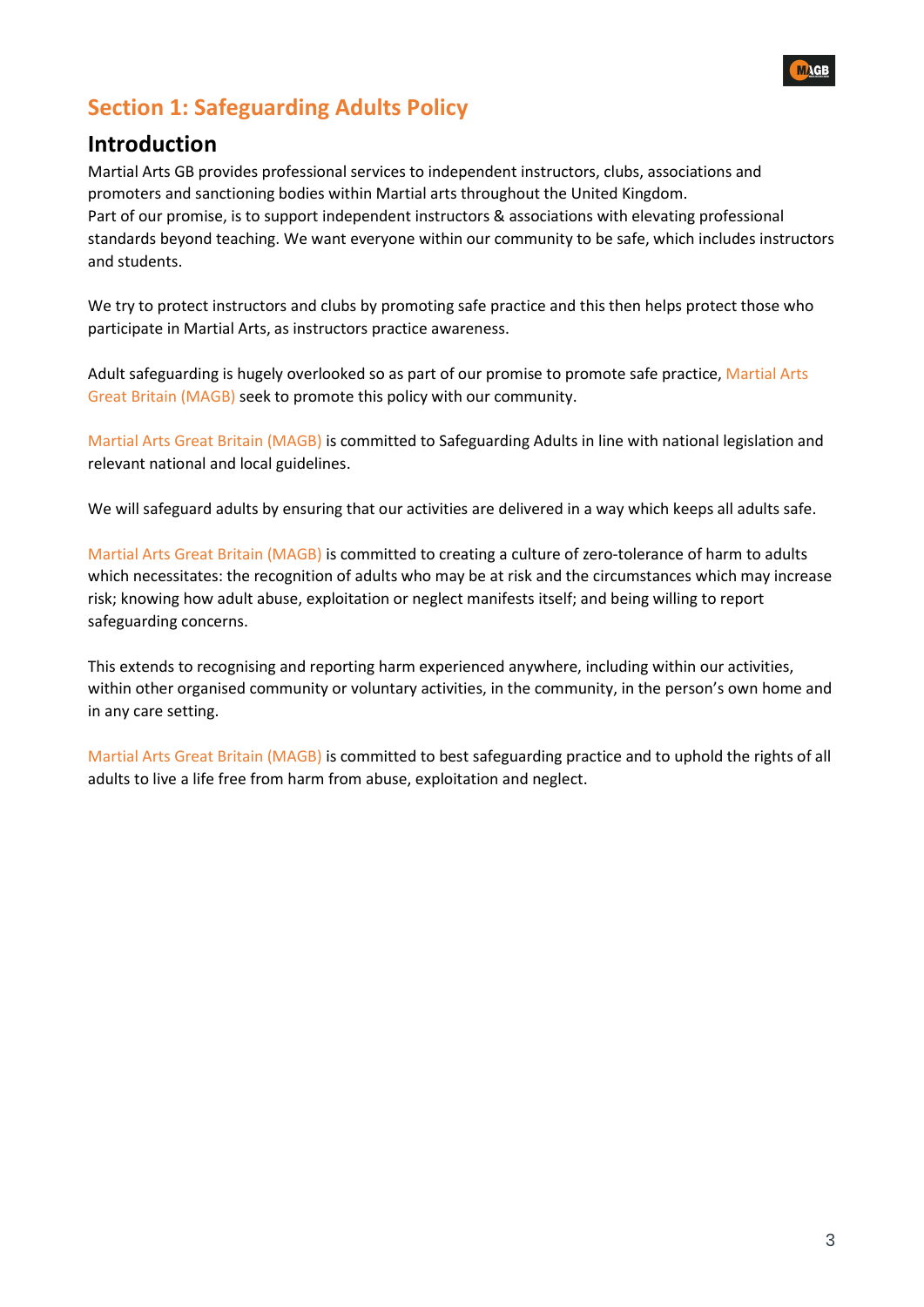

## Policy Statement

Martial Arts Great Britain (MAGB) believes everyone has the right to live free from abuse or neglect regardless of age, ability or disability, sex, race, religion, ethnic origin, sexual orientation, marital or gender status.

Martial Arts Great Britain (MAGB) is committed to creating and maintaining a safe and positive environment and an open, listening culture where people feel able to share concerns without fear of retribution.

Martial Arts Great Britain (MAGB) acknowledges that safeguarding is everybody's responsibility and is committed to prevent abuse and neglect through safeguarding the welfare of all adults involved.

Martial Arts Great Britain (MAGB) recognises that health, well-being, ability, disability and need for care and support can affect a person's resilience. We recognise that some people experience barriers, for example, to communication in raising concerns or seeking help. We recognise that these factors can vary at different points in people's lives.

Martial Arts Great Britain (MAGB) recognises that there is a legal framework within which sports need to work to safeguard adults who have needs for care and support and for protecting those who are unable to take action to protect themselves and will act in accordance with the relevant safeguarding adult legislation and with local statutory safeguarding procedures.

Actions taken by Martial Arts Great Britain (MAGB) will be consistent with the principles of adult safeguarding ensuring that any action taken is prompt, proportionate and that it includes and respects the voice of the adult concerned.

## Purpose

The purpose of this policy is to demonstrate the commitment of Martial Arts Great Britain (MAGB) to safeguarding adults and to ensure that everyone involved in Martial Arts Great Britain (MAGB) is aware of:

- The legislation, policy and procedures for safeguarding adults.
- Their role and responsibility for safeguarding adults.
- What to do or who to speak to if they have a concern relating to the welfare or wellbeing of an adult within the organisation.

## Scope

This safeguarding adult policy and associated procedures apply to all individuals involved in Martial Arts Great Britain (MAGB) including Board members, Staff, Coaches, Volunteers and Members and to all concerns about the safety of adults whilst taking part in our organisation, its activities and in the wider community.

We expect our partner organisations, including for example, affiliated clubs, suppliers and sponsors to adopt and demonstrate their commitment to the principles and practice as set out in this Safeguarding Adults Policy and associated procedures.

## **Commitments**

In order to implement this policy Martial Arts Great Britain (MAGB) will ensure that: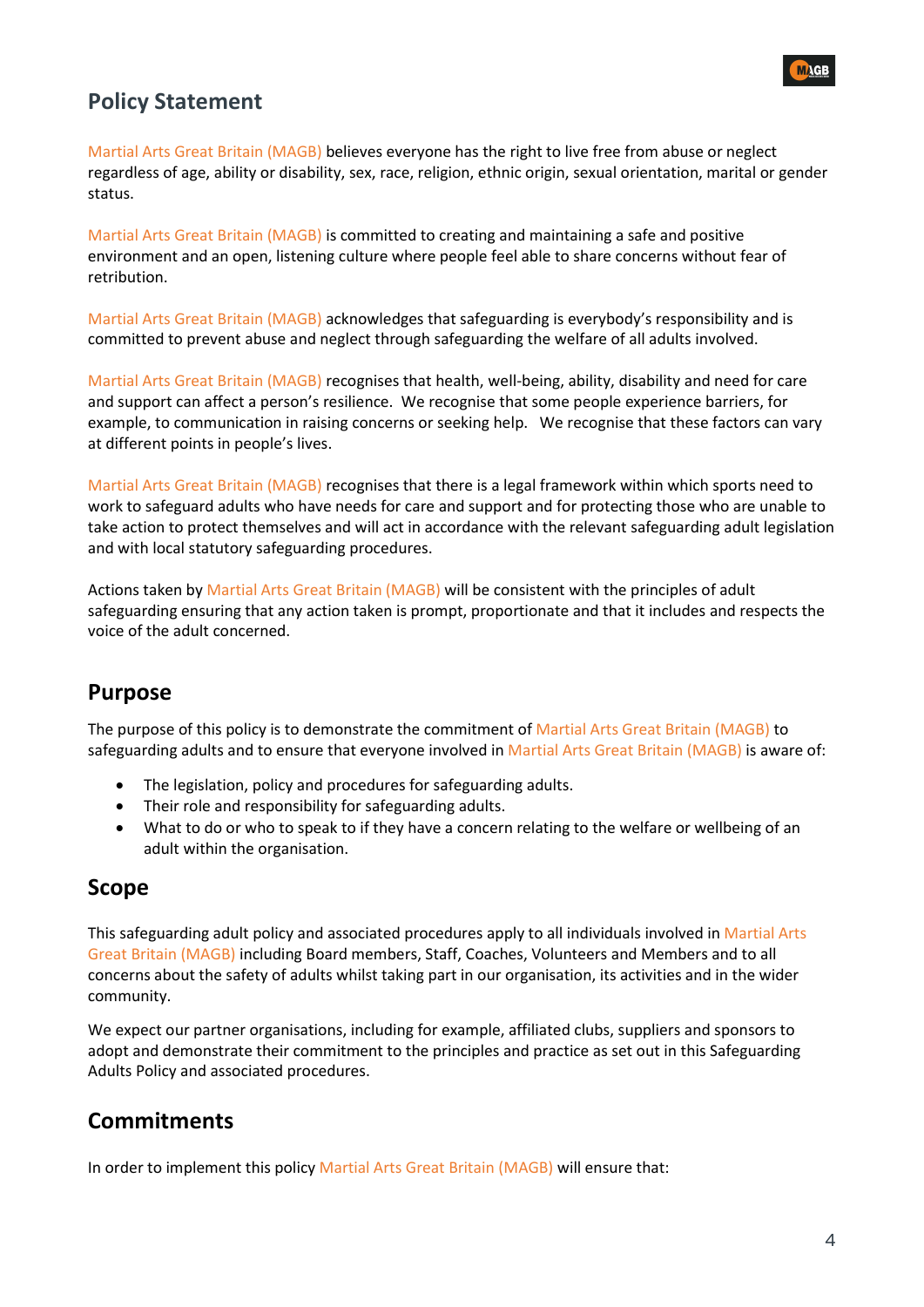

- Everyone involved with Martial Arts Great Britain (MAGB) is aware of the safeguarding adult procedures and knows what to do and who to contact if they have a concern relating to the welfare or wellbeing of an adult.
- Any concern that an adult is not safe is taken seriously, responded to promptly, and followed up in line with Martial Arts Great Britain (MAGB) Safeguarding Adults Policy and Procedures.
- The well-being of those at risk of harm will be put first and the adult actively supported to communicate their views and the outcomes they want to achieve. Those views and wishes will be respected and supported unless there are overriding reasons not to (see the Safeguarding Adults Procedures).
- Any actions taken will respect the rights and dignity of all those involved and be proportionate to the risk of harm.
- Confidential, detailed and accurate records of all safeguarding concerns are maintained and securely stored in line with our Data Protection Policy and Procedures.
- Martial Arts Great Britain (MAGB) acts in accordance with best practice advice, for example, from UK Sport, Sport England, Sport Wales, Sport Scotland, Sport Northern Ireland, National Governing Bodies, NSPCC, Ann Craft Trust.
- Martial Arts Great Britain (MAGB) will cooperate with the Police and the relevant Local Authorities in taking action to safeguard an adult.
- All Board members, staff, officials and volunteers and affiliated coaches understand their role and responsibility for safeguarding adults and have completed and are up to date with safeguarding adult training and learning opportunities appropriate for their role.
- Martial Arts Great Britain (MAGB) uses safe recruitment practices and continually assesses the suitability of volunteers and staff to prevent the employment/deployment of unsuitable individuals in this organisation and within the sporting community.
- Martial Arts Great Britain (MAGB) shares information about anyone found to be a risk to adults with the appropriate bodies. For example: Disclosure and Barring Service, Services, Police, Local Authority/Social Services.
- When planning activities and events Martial Arts Great Britain (MAGB) includes an assessment of, and risk to, the safety of all adults from abuse and neglect and designates a person who will be in attendance as a safeguarding lead for that event.
- Actions taken under this policy are reviewed by the Board and senior management team on an annual basis.
- This policy, related policies (see below) and the Safeguarding Adults Procedures are reviewed no less than on a two-yearly basis and whenever there are changes in relevant legislation and/or government guidance as required by the Local Safeguarding Board, UK Sport, Sport England/Wales/Scotland/Northern Ireland and/or National Governing Bodies and or as a result of any other significant change or event.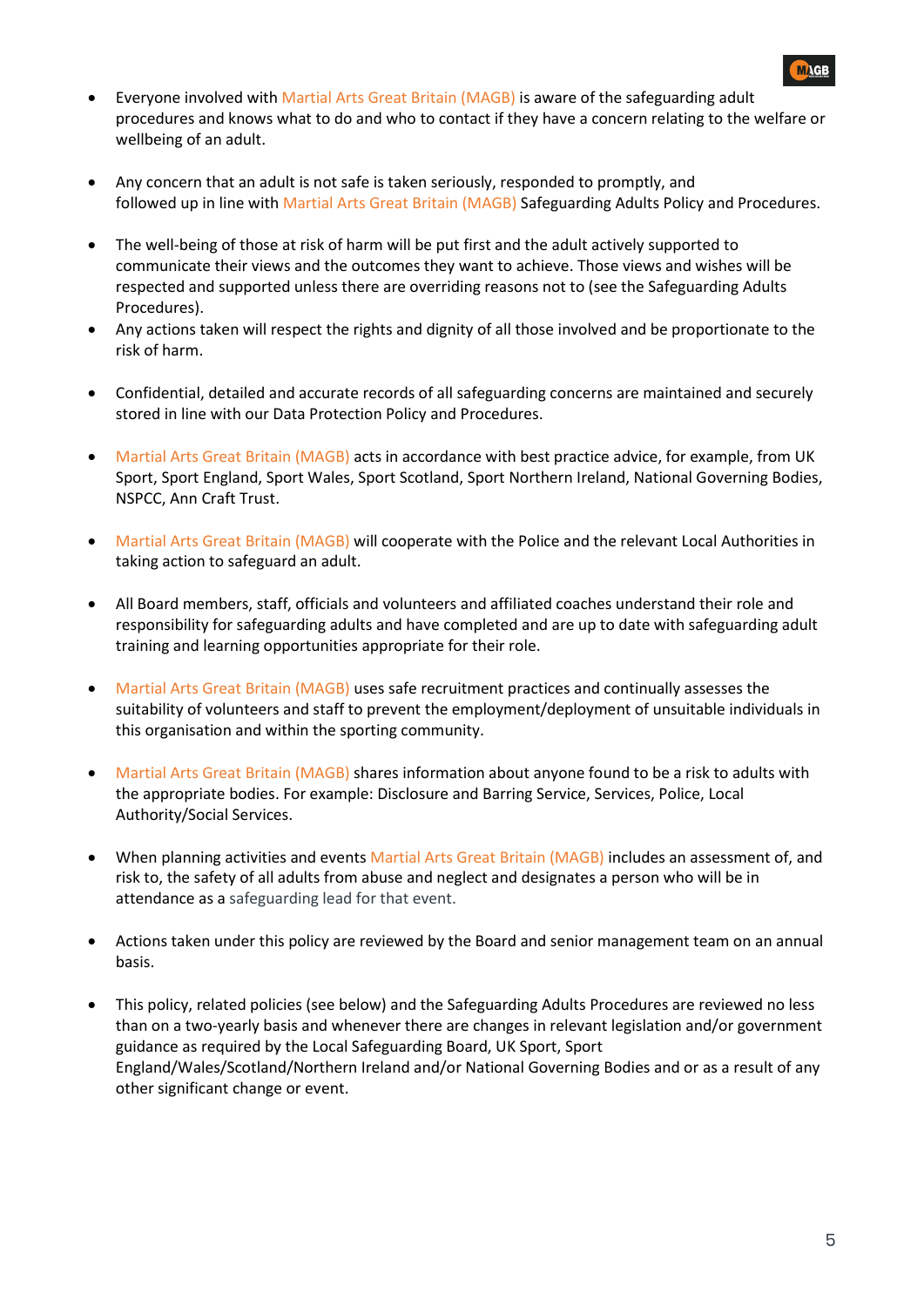

## Implementation

Martial Arts Great Britain (MAGB) is committed to developing and maintaining its capability to implement this policy and procedures. In order to do so the following will be in place:

- A clear line of accountability within the organisation for the safety and welfare of all adults.
- Access to relevant legal and professional advice.
- Regular management reports to the Board detailing how risks to adult safeguarding are being addressed and how any reports have been addressed.
- Safeguarding adult procedures that deal effectively with any concerns of abuse or neglect, including those caused through poor practice.
- A Safeguarding Lead/ Welfare Officer (see Appendix 1).
- A delegated Safeguarding Lead/Welfare Officer for events/trips/camps/ competitions.
- A process for forming a Case Management Group on a case-by-case basis within clear terms of reference.
- Arrangements to work effectively with other relevant organisations to safeguard and promote the welfare of adults, including arrangements for sharing information.
- Codes of conduct for Board members, Staff, Coaches, Officials, Volunteers and Members and other relevant individuals that specify zero tolerance of abuse in any form.
- Risk assessments that specifically include safeguarding of adults.
- Policies and procedures that address the following areas and which are consistent with this Safeguarding Adults policy.
	- $\checkmark$  Safeguarding Children
	- $\checkmark$  Bullying and harassment
	- $\checkmark$  Social Media
	- $\checkmark$  Equality, diversity and inclusion
	- $\checkmark$  Safe activities risk assessments
	- $\checkmark$  Code of Conducts and a process for breach of these - Staff, Coaches, Officials, Volunteers, Participants/Members, Carers/Personal Assistants, Fans
- Discipline and grievance
- Concerns, Complaints and Compliments
- Whistleblowing
- Safe recruitment and selection (staff and volunteers)
- Contract compliance
- $\checkmark$  Information policy, data protection and information sharing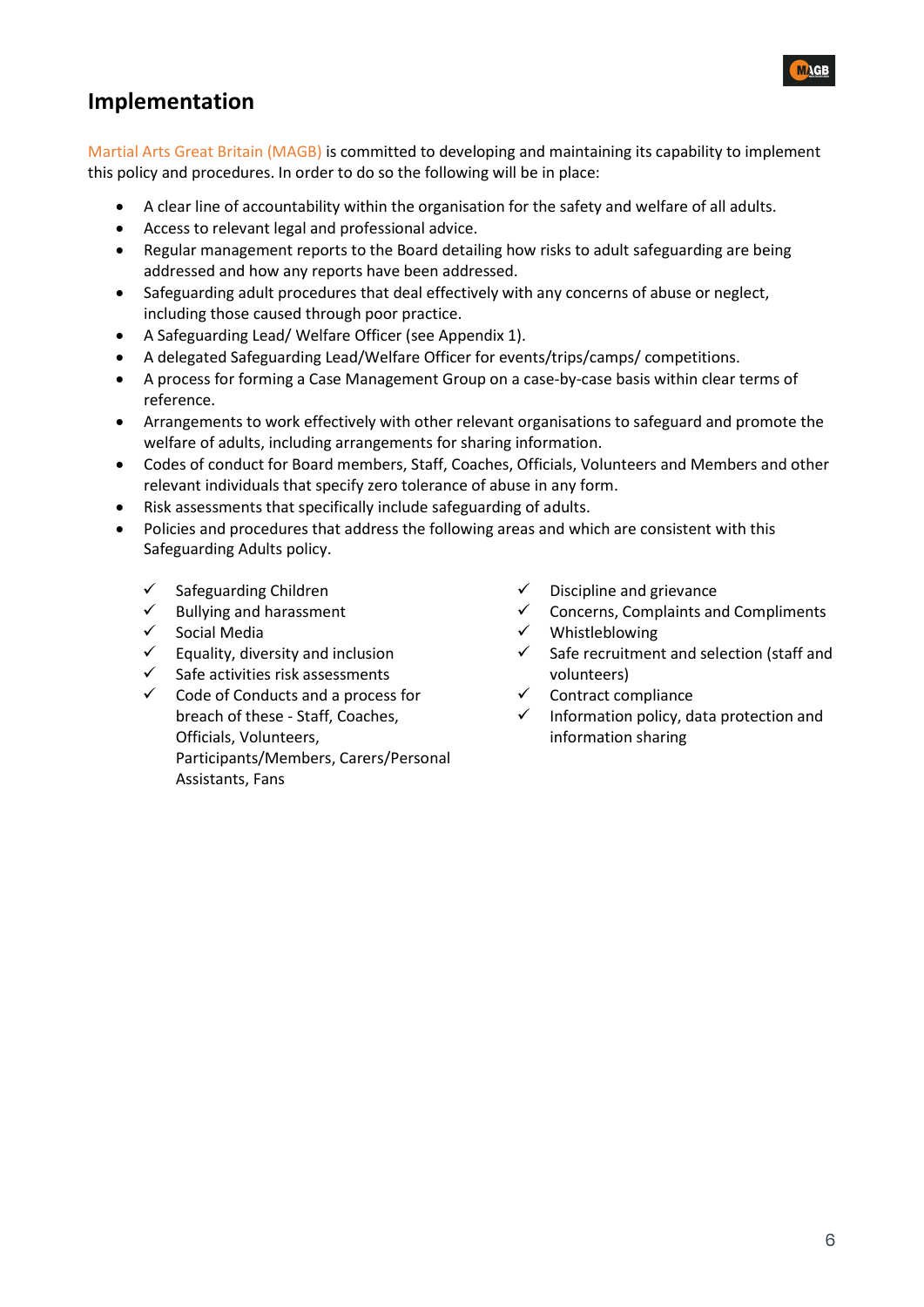

## Section 2: Supporting Information

## Key Points

- There is a legal duty on Local Authorities to provide support to 'adults at risk'.
- Adults at risk are defined in legislation and the criteria applied differs between each home nation. (see definitions for each home nation on page 12).
- The safeguarding legislation applies to all forms of abuse that harm a person's well-being.
- The law provides a framework for good practice in safeguarding that makes the overall well-being of the adult at risk a priority of any intervention.
- The law in all four home nations emphasises the importance of **person-centred safeguarding,** (referred to as 'Making Safeguarding Personal' in England).
- The law provides a framework for making decisions on behalf of adults who can't make decisions for themselves (Mental Capacity).
- The law provides a framework for sports organisations to share concerns they have about adults at risk with the local authority.
- The law provides a framework for all organisations to share information and cooperate to protect adults at risk.

## Safeguarding Adults Legislation

Safeguarding Adults in all home nations is compliant with United Nations directives on the rights of disabled people and commitments to the rights of older people. It is covered by:

- The Human Rights Act 1998
- The Data Protection Act 2018
- General Data Protection Regulations 2018

The practices and procedures within this policy are based on the relevant legislation and government guidance.

- England The Care Act 2014
	- Care and Support Statutory Guidance (especially chapter 14) 2014
- Wales Social Services and Well Being Act 2014 Wales Safeguarding Procedures 2019
- Scotland Adult Support and Protection Act 2007 Adult Support and Protection (Scotland) Act 2007 Code of Practice 2014
- Northern Ireland Adult Safeguarding Prevention and Protection in Partnership 2015

Many other pieces of UK and home nation legislation also affect adult safeguarding. These include legislation about different forms of abuse and those that govern information sharing. For example, legislation dealing with:

- Murder/attempted murder
- Physical Assault
- Sexual Offences
- Domestic Abuse/Coercive control
- Forced Marriage
- Female Genital Mutilation
- Theft and Fraud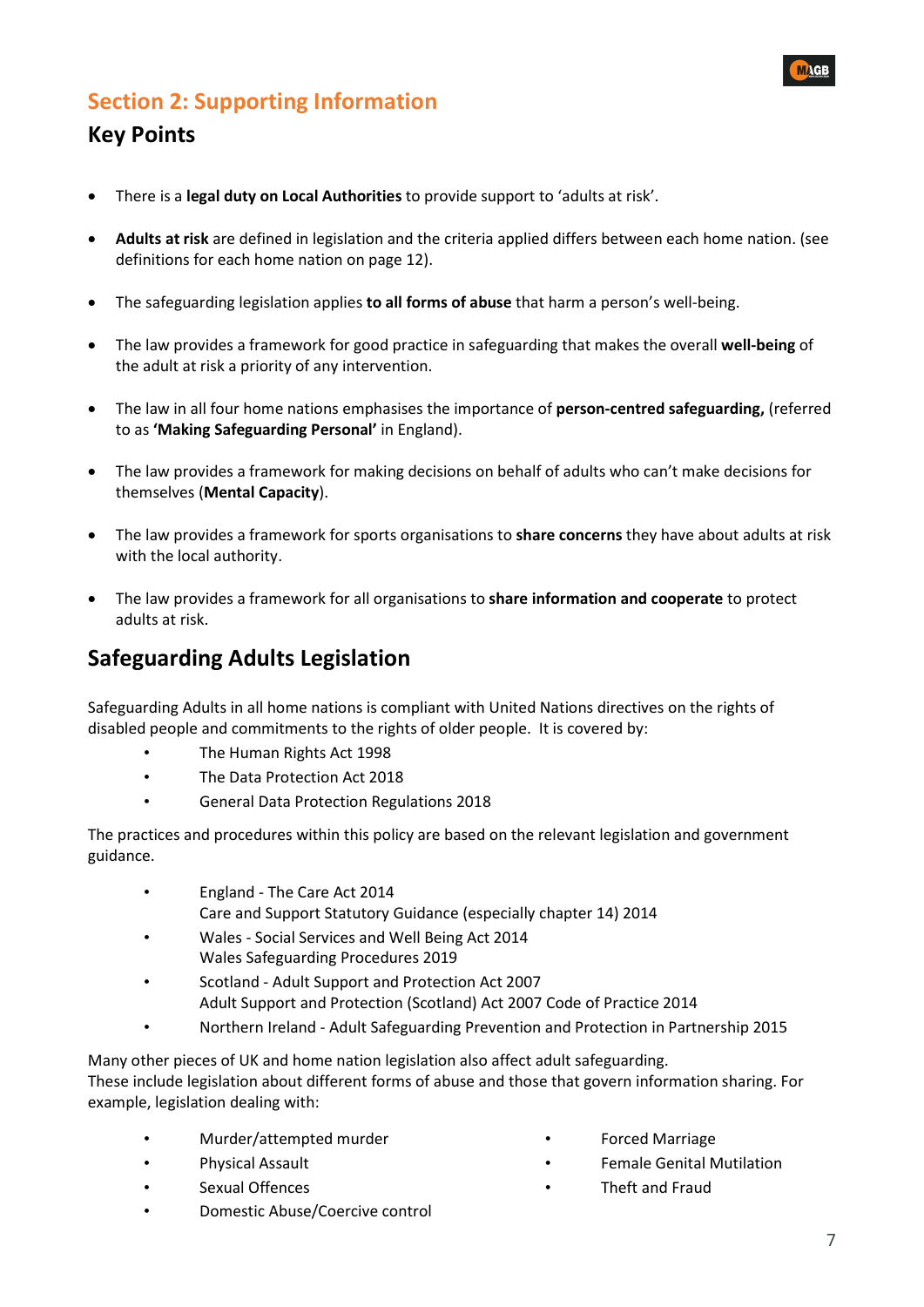• Modern slavery and Human exploitation

• Listing and Barring of those unsuitable to work with adults with care and support needs

• Hate crime • Harassment

Each home nation also has legislation about the circumstances in which decisions can be made on behalf of an adult who is unable to make decisions for themselves:

- England and Wales Mental Capacity Act 2005
- Scotland Adults with Incapacity Act 2000
- Mental Capacity (Northern Ireland) 2016
- There are specific offences applying to the mistreatment of and sexual offences against adults who do not have Mental Capacity and specific offences where mistreatment is carried out by a person who is employed as a carer: e.g. wilful neglect and wilful mistreatment.

## Definition of an Adult at Risk

The Safeguarding Adults legislation creates specific responsibilities on Local Authorities, Health, and the Police to provide additional protection from abuse and neglect to Adults at Risk.

When a Local Authority has reason to believe there is an adult at risk, they have a responsibility to find out more about the situation and decide what actions need to be taken to support the adult. In Scotland and Wales, the Local Authority can gain access to an adult to find out if they are at risk of harm for example, if that access is being blocked by another person.

The actions that need to be taken might be by the Local Authority (usually social services) and/or by other agencies, for example the Police and Health. A sporting organisation may need to take action as part of safeguarding an adult, for example, to use the disciplinary procedures in relation to a member of staff or member who has been reported to be harming a participant. The Local Authority role includes having multi-agency procedures which coordinate the actions taken by different organisations.

#### An Adult at risk is

| <b>England (Care Act 2014)</b>                                                                                                                        | <b>Northern Ireland (Adult Safeguarding Prevention</b>                                                                                                                                                                                    |  |
|-------------------------------------------------------------------------------------------------------------------------------------------------------|-------------------------------------------------------------------------------------------------------------------------------------------------------------------------------------------------------------------------------------------|--|
| An adult at risk is an individual aged 18 years and                                                                                                   | and Protection in Partnership 2015)                                                                                                                                                                                                       |  |
| over who:                                                                                                                                             |                                                                                                                                                                                                                                           |  |
| (a) has needs for care and support (whether or                                                                                                        | An adult at risk of harm is a person aged 18 or                                                                                                                                                                                           |  |
| not the local authority is meeting any of those                                                                                                       | over, whose exposure to harm through abuse,                                                                                                                                                                                               |  |
| needs) AND;                                                                                                                                           | exploitation or neglect may be increased by their a)                                                                                                                                                                                      |  |
| (b) is experiencing, or at risk of, abuse or neglect,                                                                                                 | personal characteristics and/or b) life                                                                                                                                                                                                   |  |
| AND;                                                                                                                                                  | circumstances.                                                                                                                                                                                                                            |  |
| (c) as a result of those care and support needs is<br>unable to protect themselves from either the<br>risk of, or the experience of abuse or neglect. | a) Personal characteristics may include, but are<br>not limited to age, disability, special<br>educational needs, illness, mental or physical<br>frailty or impairment of, or disturbance in, the<br>functioning of the mind<br>or brain. |  |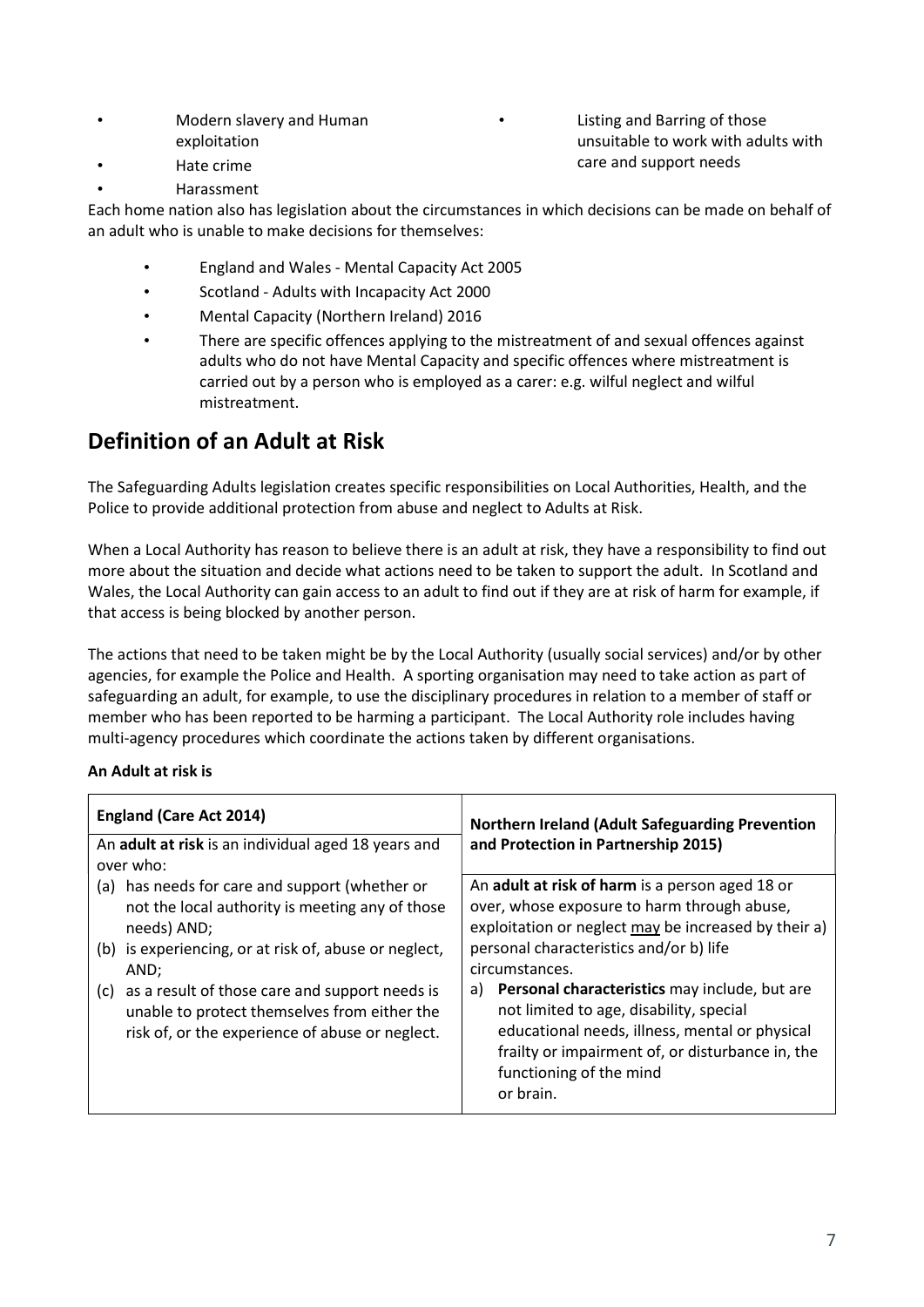| <b>Scotland (Adult Support and Protection Act 2007)</b><br>An adult at risk is an individual aged 16 years and<br>over who:<br>is unable to safeguard their own well-being,<br>a)<br>property, rights or other interests,<br>is at risk of harm, and<br>b)<br>because they are affected by disability, mental<br>c)<br>disorder, illness or physical or mental infirmity,<br>is more vulnerable to being harmed than<br>adults who are not so affected. | Life circumstances may include, but are not<br>b)<br>limited to, isolation, socio-economic factors<br>and environmental living conditions.<br>An adult in need of protection is a person aged 18<br>or over, whose exposure to harm through abuse,<br>exploitation or neglect may be increased by their:<br>Personal characteristics AND/OR Life<br>circumstances AND;<br>who is unable to protect their own well-being,<br>C)<br>property, assets, rights or other interests;<br><b>AND</b><br>d) where the action or inaction of another person |  |
|---------------------------------------------------------------------------------------------------------------------------------------------------------------------------------------------------------------------------------------------------------------------------------------------------------------------------------------------------------------------------------------------------------------------------------------------------------|---------------------------------------------------------------------------------------------------------------------------------------------------------------------------------------------------------------------------------------------------------------------------------------------------------------------------------------------------------------------------------------------------------------------------------------------------------------------------------------------------------------------------------------------------|--|
| <b>Wales (Social Services and Well Being Act 2014)</b><br>An adult at risk is an individual aged 18 years and<br>over who:<br>is experiencing or is at risk of abuse or neglect,<br>a)<br>AND;<br>has needs for care and support (whether or<br>b)<br>not the authority is meeting any of those<br>needs) AND;<br>as a result of those needs is unable to protect<br>C)<br>himself or herself against the abuse or neglect<br>or the risk of it.        | or persons is causing, or is likely to cause,<br>him/her to be harmed.<br>In order to meet the definition of an 'adult in need<br>of protection' either (a) or (b) must be present, in<br>addition to both elements (c), and (d)                                                                                                                                                                                                                                                                                                                  |  |

## Abuse and Neglect

Abuse is a violation of an individual's human and civil rights by another person or persons. It can occur in any relationship and may result in significant harm to, or exploitation of, the person subjected to it. Any or all of the following types of abuse may be perpetrated as the result of deliberate intent, negligence, omission or ignorance.

There are different types and patterns of abuse and neglect and different circumstances in which they may take place.

Safeguarding legislation in each home nation lists categories of abuse differently however, they all include the following types of abuse:

- Physical
- Sexual
- Psychological
- Neglect
- Financial

Abuse can take place in any relationship and there are many contexts in which abuse might take place; e.g. Institutional abuse, Domestic Abuse, Forced Marriage, Human Trafficking, Modern Slavery, Sexual Exploitation, County Lines, Radicalisation, Hate Crime, Mate Crime, Cyber bullying, Scams. Some of these are named specifically within home nation legislations.

Abuse can take place within a sporting context and the person causing harm might be any other person. For example: a member of staff, a coach, a volunteer, a participant or a fan.

**MAGB**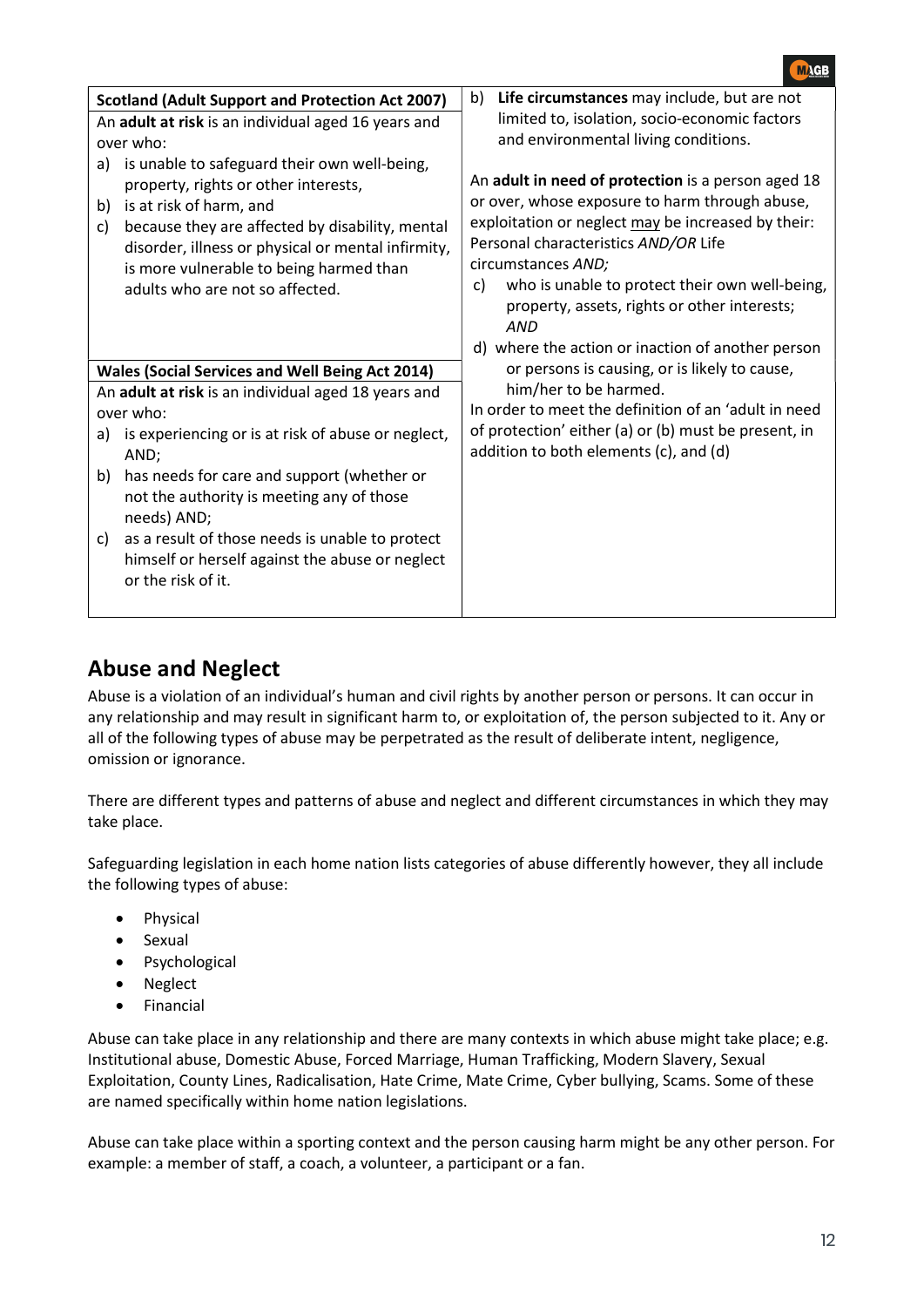Some examples of abuse within sport include:



- Harassment of a participant because of their (perceived) disability or other protected characteristics.
- Not meeting the needs of the participant e.g. training without a necessary break.
- A coach intentionally striking an athlete
- One elite participant controlling another athlete with threats of withdrawal from their partnership
- An official who sends unwanted sexually explicit text messages to a participant with learning disabilities.
- A participant threatens another participant with physical harm and persistently blames them for poor performance.

Abuse or neglect outside sport could be carried out by:

- A spouse, partner or family member
- Neighbours or residents
- Friends, acquaintances or strangers
- People who deliberately exploit adults they perceive as vulnerable
- Paid staff, professionals or volunteers providing care and support

Often the perpetrator is known to the adult and may be in a position of trust and/or power.

#### Table 2

The Safeguarding Adults Legislation in each Home Country defines categories of adult abuse and harm as follows.

| <b>England (Care Act 2014)</b>                             | Northern Ireland (Adult Safeguarding Prevention and<br><b>Protection in Partnership 2015)</b> |
|------------------------------------------------------------|-----------------------------------------------------------------------------------------------|
| Physical                                                   | Physical                                                                                      |
| Sexual                                                     | Sexual violence                                                                               |
| Emotional/Psychological/Mental                             | Psychological / emotional                                                                     |
| Neglect and acts of Omission                               | Financial                                                                                     |
| Financial or material abuse                                | Institutional                                                                                 |
| Discriminatory                                             | Neglect                                                                                       |
| Organisational / Institutional                             | Exploitation                                                                                  |
| Self-neglect                                               | Domestic violence                                                                             |
| Domestic Abuse (including coercive control)                | Human trafficking                                                                             |
| Modern slavery                                             | Hate crime                                                                                    |
| <b>Scotland (Adult Support and Protection Act</b><br>2007) | <b>Wales (Social Services and Well Being Act 2014)</b>                                        |
| Physical                                                   | Physical                                                                                      |
| Psychological                                              | Sexual                                                                                        |
| Financial                                                  | Psychological                                                                                 |
| Sexual                                                     | Neglect                                                                                       |
| Neglect                                                    | Financial                                                                                     |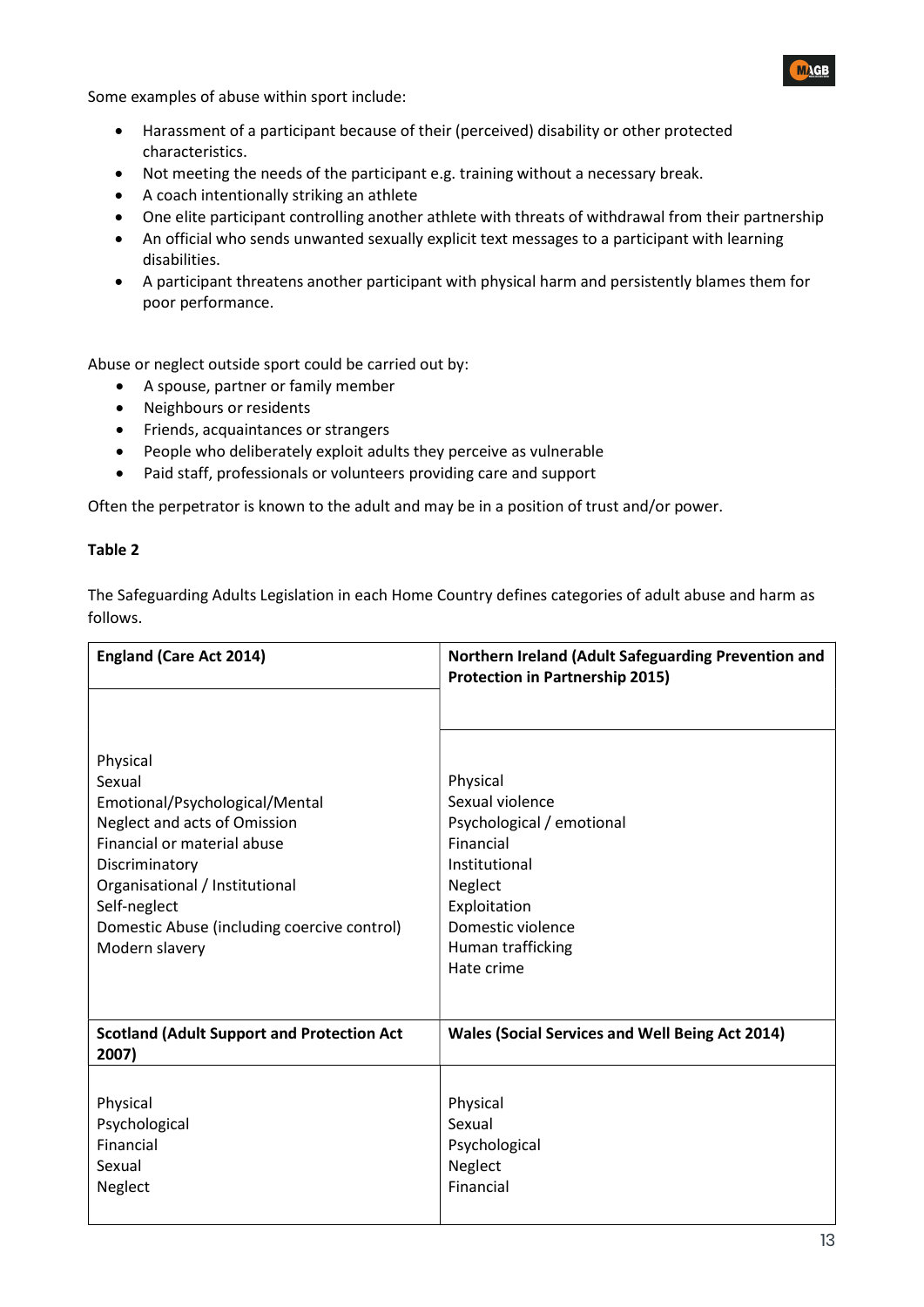

## Signs and Indicators of Abuse and Neglect

An adult may confide to a member of staff, coach, volunteer or another participant that they are experiencing abuse inside or outside of the organisation's setting. Similarly, others may suspect that this is the case.

There are many signs and indicators that may suggest someone is being abused or neglected. There may be other explanations, but they should not be ignored. The signs and symptoms include but are not limited to:

- Unexplained bruises or injuries or lack of medical attention when an injury is present.
- Person has belongings or money going missing.
- Person is not attending / no longer enjoying their sessions. You may notice that a participant in a team has been missing from practice sessions and is not responding to reminders from team members or coaches.
- Someone losing or gaining weight / an unkempt appearance. This could be a player whose appearance becomes unkempt, does not wear suitable sports kit and there is a deterioration in hygiene.
- A change in the behaviour or confidence of a person. For example, a participant may be looking quiet and withdrawn when their brother comes to collect them from sessions in contrast to their personal assistant whom they greet with a smile.
- Self-harm.
- A fear of a particular group of people or individual.
- A parent/carer always speaks for the person and doesn't allow them to make their own choices
- They may tell you / another person they are being abused – i.e. a disclosure

## Wellbeing Principle

The success of sport, in terms of helping people achieve their potential, making the most of existing talent, and attracting new people to sport relies on putting people – their safety, wellbeing and welfare – at the centre of what sport does.

Duty of Care in Sport Independent Report to Government Baroness Tanni Grey-Thompson DBE, DL.

The concept of 'well-being' is threaded throughout UK legislation and is part of the Law about how health and social care is provided. Our well-being includes our mental and physical health, our relationships, our connection with our communities and our contribution to society.

Being able to live free from abuse and neglect is a key element of well-being.

The legislation recognises that statutory agencies have sometimes acted disproportionately in the past. For example, removing an adult at risk from their own home when there were other ways of preventing harm. In the words of Justice Mumby 'What good is it making someone safe when we merely make them miserable?' What Price Dignity? (2010)

For that reason any actions taken to safeguard an adult must take their whole well-being into account and be proportionate to the risk of harm.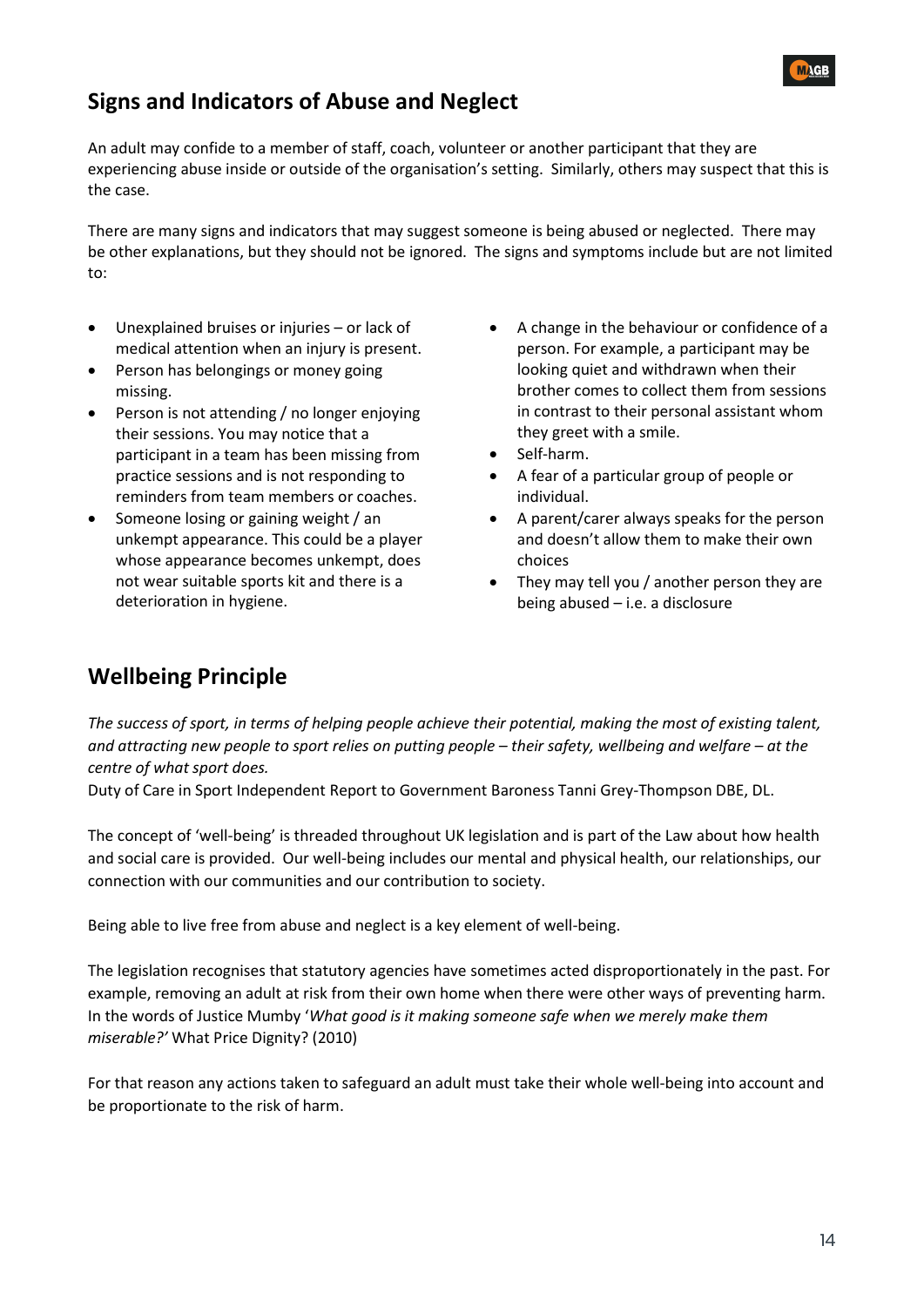

## Person Centred Safeguarding/ Making Safeguarding Personal

The legislation also recognises that adults make choices that may mean that one part of our well-being suffers at the expense of another – for example we move away from friends and family to take a better job. Similarly, adults can choose to risk their personal safety; for example, to provide care to a partner with dementia who becomes abusive when they are disorientated and anxious.

None of us can make these choices for another adult. If we are supporting someone to make choices about their own safety we need to understand 'What matters' to them and what outcomes they want to achieve from any actions agencies take to help them to protect themselves.

The concept of 'Person Centred Safeguarding'/'Making Safeguarding Personal' means engaging the person in a conversation about how best to respond to their situation in a way that enhances their involvement, choice and control, as well as improving their quality of life, well-being and safety. Organisations work to support adults to achieve the outcomes they want for themselves. The adult's views, wishes, feelings and beliefs must be taken into account when decisions are made about how to support them to be safe. There may be many different ways to prevent further harm. Working with the person will mean that actions taken help them to find the solution that is right for them. Treating people with respect, enhancing their dignity and supporting their ability to make decisions also helps promote people's sense of self-worth and supports recovery from abuse.

If someone has difficulty making their views and wishes known, then they can be supported or represented by an advocate. This might be a safe family member or friend of their choice or a professional advocate (usually from a third sector organisation).

#### Table 1 The Principles of Adult Safeguarding in each home nation

#### Wales (Social Services and Well Being Act 2014)

The Act's principles are:

- Responsibility Safeguarding is everyone's responsibility.
- Well-being Any actions taken must safeguard the person's well-being.
- Person-centred approach Understand what outcomes the adult wishes to achieve and what matters to them.
- Voice and control Expect people to know what is best for them and support them to be involved in decision making about their lives.
- Language Make an active offer of use of the Welsh language and use professional interpreters where other languages are needed.
- **Prevention** It is better to take action before harm occurs.

#### Scotland (Adult Support and Protection Act 2007)

#### The Act's principles are:

The overarching principle underlying Part 1 of the Act is that any intervention in an individual's affairs should provide benefit to the individual and should be the least restrictive option of those that are available which will meet the purpose of the intervention.

This is supported by a set of guiding principles which, together with the overarching principle, must be taken account of when performing functions under Part 1 of the Act. These are:

- The wishes and feelings of the adult at risk (past and present);
- The views of other significant individuals, such as the adult's nearest relative; their primary carer, guardian, or attorney; or any other person with an interest in the adult's well-being or property;
- The importance of the adult taking an active part in the performance of the function under the Act;
- Providing the adult with the relevant information and support to enable them to participate as fully as possible;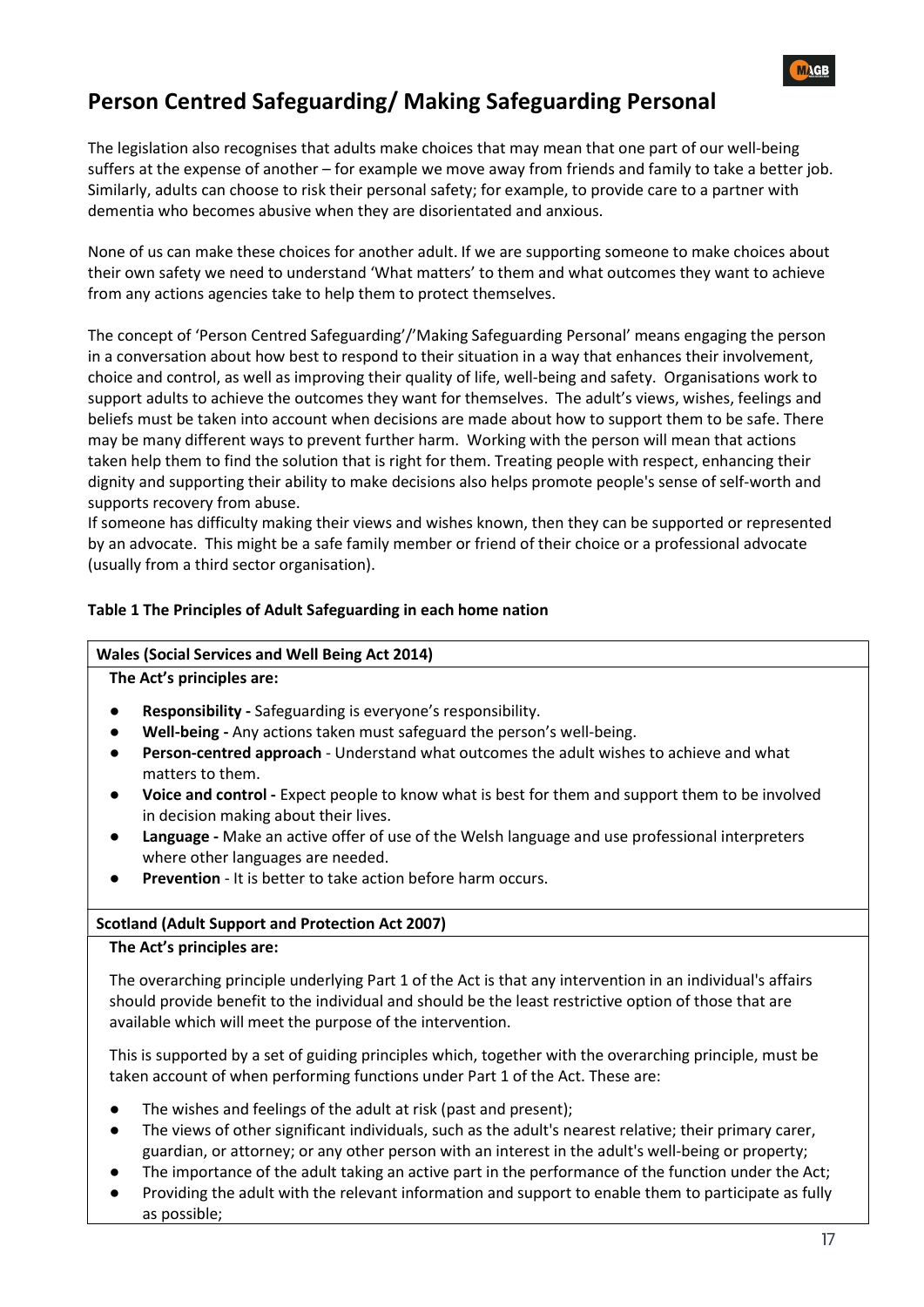| <b>MAGB</b>                                                                                                     |
|-----------------------------------------------------------------------------------------------------------------|
| The importance of ensuring that the adult is not treated less favourably than another adult in a                |
| comparable situation; and                                                                                       |
| The adult's abilities, background and characteristics (including their age, sex, sexual orientation,            |
| gender, religious persuasion, racial origin, ethnic group and cultural and linguistic heritage).                |
|                                                                                                                 |
|                                                                                                                 |
|                                                                                                                 |
|                                                                                                                 |
|                                                                                                                 |
|                                                                                                                 |
| Northern Ireland (Adult Safeguarding Prevention and Protection in Partnership 2015)                             |
| The Act's principles are:                                                                                       |
| A Rights-Based Approach - To promote and respect an adult's right to be safe and secure; to                     |
| freedom from harm and coercion; to equality of treatment; to the protection of the law; to                      |
| privacy; to confidentiality; and freedom from discrimination.                                                   |
| An Empowering Approach - To empower adults to make informed choices about their lives, to                       |
| maximise their opportunities to participate in wider society, to keep themselves safe and free                  |
| from harm and enabled to manage their own decisions in respect of exposure to risk.                             |
| A Person-Centred Approach - To promote and facilitate full participation of adults in all decisions             |
| affecting their lives taking full account of their views, wishes and feelings and, where appropriate,           |
| the views of others who have an interest safety and well-being.                                                 |
| A Consent-Driven Approach - To make a presumption that the adult has the ability to give or                     |
| withhold consent; to make informed choices; to help inform choice through the provision of                      |
| information, and the identification of options and alternatives; to have particular regard to the               |
| needs of individuals who require support with communication, advocacy or who lack the capacity                  |
| to consent; and intervening in the life of an adult against his or her wishes only in particular                |
| circumstances, for very specific purposes and always in accordance with the law.                                |
| A Collaborative Approach - To acknowledge that adult safeguarding will be most effective when                   |
| it has the full support of the wider public and of safeguarding partners across the statutory,                  |
| voluntary, community, independent and faith sectors working together and is delivered in a way                  |
| where roles, responsibilities and lines of accountability are clearly defined and understood.                   |
| Working in partnership and a person-centred approach will work hand-in-hand.                                    |
|                                                                                                                 |
| <b>England (Care Act 2014)</b><br>The Act's principles are:                                                     |
|                                                                                                                 |
| <b>Empowerment</b> - People being supported and encouraged to make their own decisions and<br>informed consent. |
|                                                                                                                 |
| <b>Prevention</b> - It is better to take action before harm occurs.                                             |
| Proportionality - The least intrusive response appropriate to the risk presented.                               |
| Protection - Support and representation for those in greatest need.                                             |
| Partnership - Local solutions through services working with their communities. Communities have                 |
| a part to play in preventing, detecting and reporting neglect and abuse                                         |
| Accountability - Accountability and transparency in delivering safeguarding.                                    |

We make many decisions every day, often without realising. UK Law assumes that all people over the age of 16 have the ability to make their own decisions, unless it has been proved that they can't. It also gives us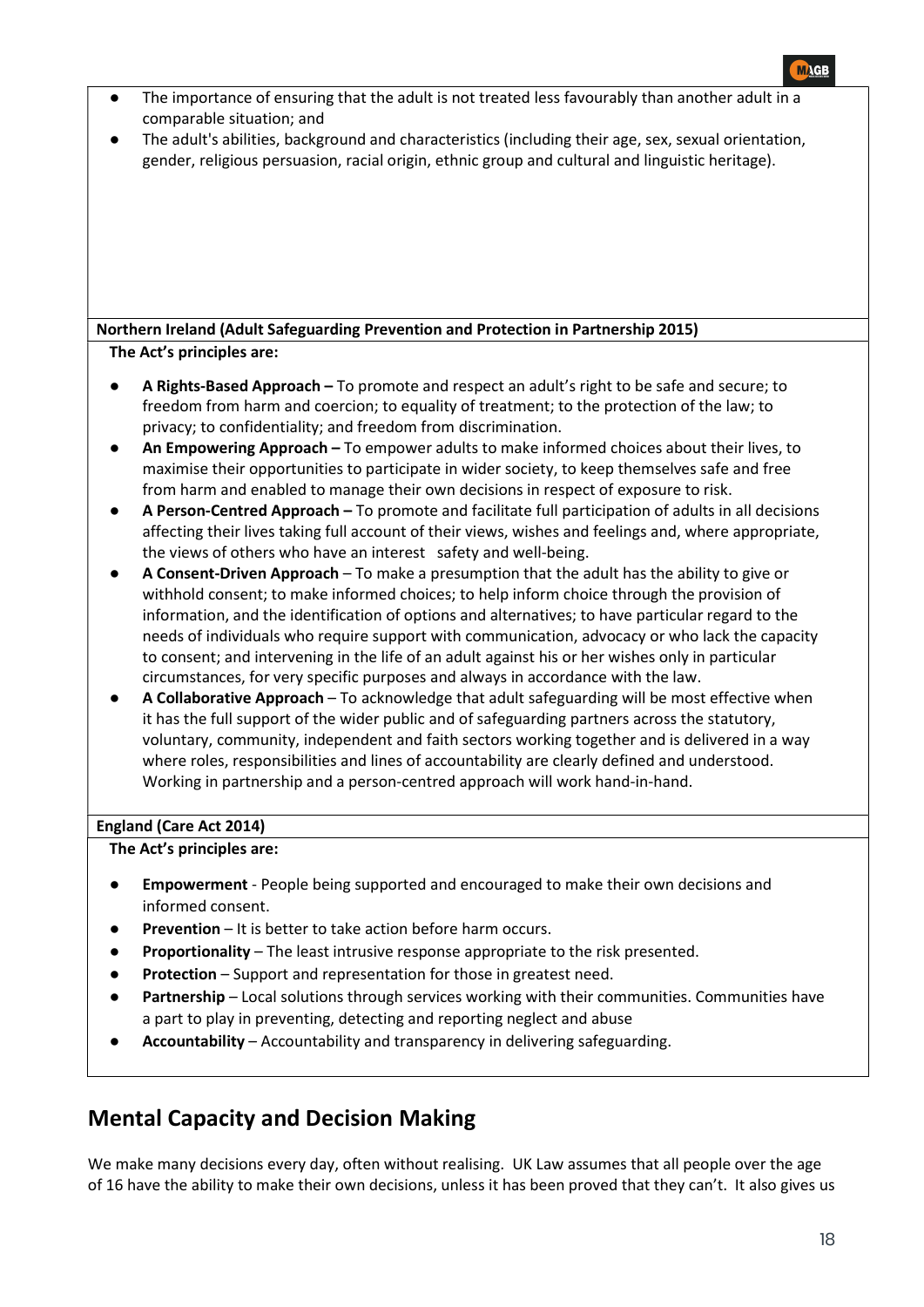the right to make any decision that we need to make and gives us the right to make our own decisions even if others consider them to be unwise.

We make so many decisions that it is easy to take this ability for granted. The Law says that to make a decision we need to:

- $\rightarrow$  Understand information
- $\rightarrow$  Remember it for long enough
- $\rightarrow$  Think about the information
- $\rightarrow$  Communicate our decision

A person's ability to do this may be affected by things such as learning disability, dementia, mental health needs, acquired brain injury and physical ill health.

Most adults have the ability to make their own decisions given the right support however, some adults with care and support needs have the experience of other people making decisions about them and for them.

Some people can only make simple decisions like which colour T-shirt to wear or can only make decisions if a lot of time is spent supporting them to understand the options. If someone has a disability that means they need support to understand or make a decision this must be provided. A small number of people cannot make any decisions. Being unable to make a decision is called "lacking mental capacity".

Mental capacity refers to the ability to make a decision at the time that decision is needed. A person's mental capacity can change. If it is safe/possible to wait until they are able to be involved in decision making or to make the decision themselves.

For example:

- A person with epilepsy may not be able to make a decision following a seizure.
- Someone who is anxious may not be able to make a decision at that point.
- A person may not be able to respond as quickly if they have just taken some medication that causes fatigue.

Mental Capacity is important for safeguarding for several reasons.

Not being allowed to make decisions one is capable of making is abuse. For example, a disabled adult may want to take part in an activity but their parent who is their carer won't allow them to and will not provide the support they would need. Conversely the adult may not seem to be benefiting from an activity other people are insisting they do.

Another situation is where an adult is being abused and they are scared of the consequences of going against the views of the person abusing them. It is recognised in the law as coercion and a person can be seen not to have mental capacity because they cannot make 'free and informed decisions'.

Mental Capacity must also be considered when we believe abuse or neglect might be taking place. It is important to make sure an 'adult at risk' has choices in the actions taken to safeguard them, including whether or not they want other people informed about what has happened, however, in some situations the adult may not have the mental capacity to understand the choice or to tell you their views.

Each home nation has legislation that describes when and how we can make decisions for people who are unable to make decisions for themselves. The principles are the same.

- We can only make decisions for other people if they cannot do that for themselves at the time the decision is needed.
- If the decision can wait, wait e.g. to get help to help the person make their decision or until they can make it themselves.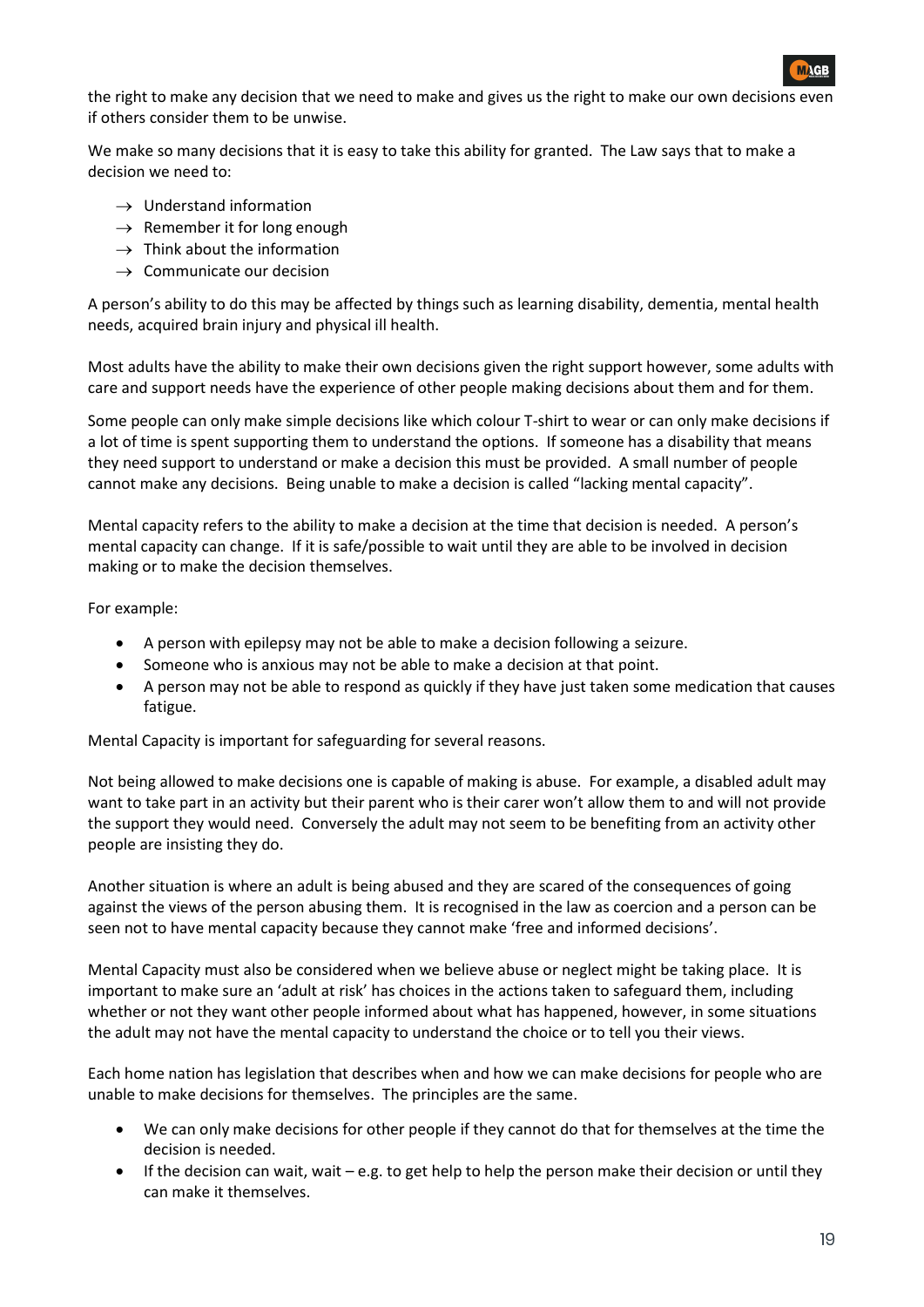- If we have to make a decision for someone else then we must make the decision in their best interests (for their benefit) and take into account what we know about their preferences and wishes.
- If the action we are taking to keep people safe will restrict them then we must think of the way to do that which restricts to their freedom and rights as little as possible.

Many potential difficulties with making decisions can be overcome with preparation. A person needing support to help them make decisions whilst taking part in a sports organisation will ordinarily be accompanied by someone e.g. a family member or formal carer whose role includes supporting them to make decisions.

It is good practice to get as much information about the person as possible. Some people with care and support needs will have a 'One page profile' or a 'This is me' document that describes important things about them. Some of those things will be about how to support the person, their routines, food and drink choices etc. but will also include things they like and don't like doing. It's also important to have an agreement with the person who has enrolled the adult in the sports activity about how different types of decisions will be made on a day to day basis.

If a person who has a lot of difficulty making their own decisions is thought to be being abused or neglected you will need to refer the situation to the Local Authority, and this should result in health or social care professionals making an assessment of mental capacity and/or getting the person the support they need to make decisions.

There may be times when a sporting organisation needs to make decisions on behalf of an individual in an emergency. Decisions taken in order to safeguard an adult who cannot make the decision for themselves could include:

- Sharing information about safeguarding concerns with people that can help protect them.
- Stopping them being in contact with the person causing harm.

## Recording and Information Sharing

All sports organisation must comply with the Data Protection Act (DPA) and the General Data Protection Regulations (GDPR).

Information about concerns of abuse includes personal data. It is therefore important to be clear as to the grounds for processing and sharing information about concerns of abuse.

Processing information includes record keeping. Records relating to safeguarding concerns must be accurate and relevant. They must be stored confidentially with access only to those with a need to know.

Sharing information, with the right people, is central to good practice in safeguarding adults. However, information sharing must only ever be with those with a 'need to know'.

This does NOT automatically include the persons spouse, partner, adult, child, unpaid or paid carer. Information should only be shared with family and friends and/or carers with the consent of the adult or if the adult does not have capacity to make that decision and family/ friends/ carers need to know in order to help keep the person safe.

The purpose of Data Protection legislation is not to prevent information sharing but to ensure personal information is only shared appropriately. Data protection legislation allows information sharing within an organisation. For example:

 Anyone who has a concern about harm can make a report to an appropriate person within the same organisation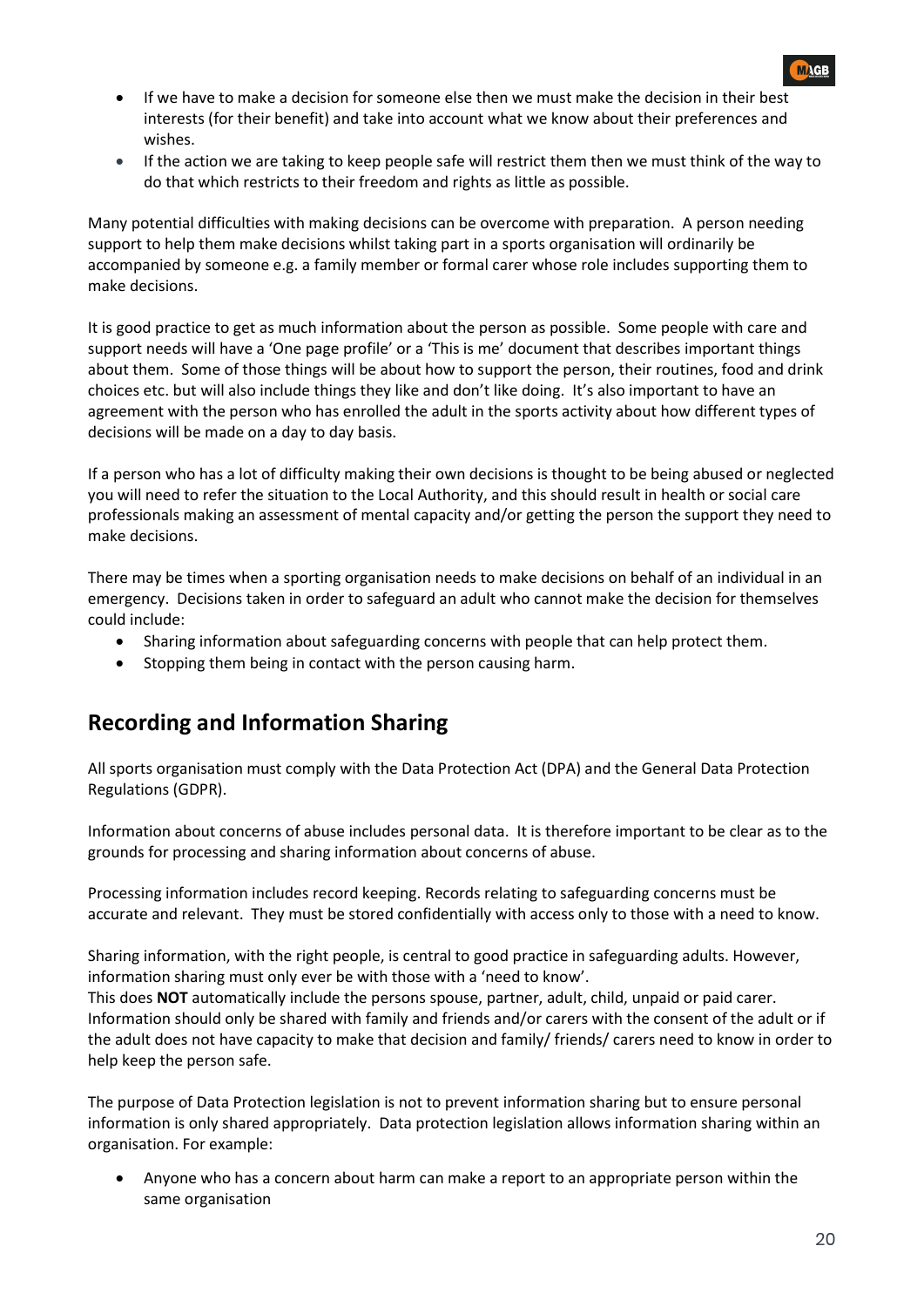Case management meetings can take place to agree to co-ordinate actions by the organisation

There are also many situations in which it is perfectly legal to share information about adult safeguarding concerns outside the organisation. Importantly personal information can be shared with the consent of the adult concerned. However, the adult may not always want information to be shared. This may be because they fear repercussions from the person causing harm or are scared that they will lose control of their situation to statutory bodies or because they feel stupid or embarrassed. Their wishes should be respected unless there are over-riding reasons for sharing information.

The circumstances when we need to share information without the adult's consent include those where:

- it is not safe to contact the adult to gain their consent i.e. it might put them or the person making contact at further risk.
- you believe they or someone else is at risk, including children.
- you believe the adult is being coerced or is under duress.
- it is necessary to contact the police to prevent a crime, or to report that a serious crime has been committed.
- the adult does not have mental capacity to consent to information being shared about them.
- the person causing harm has care and support needs.
- the concerns are about an adult at risk living in Wales or Northern Ireland (where there is a duty to report to the Local Authority).

When information is shared without the consent of the adult this must be explained to them, when it is safe to do so, and any further actions should still fully include them.

If you are in doubt as to whether to share information seek advice e.g. seek legal advice and/or contact the Local Authority and explain the situation without giving personal details about the person at risk or the person causing harm.

Any decision to share or not to share information with an external person or organisation must be recorded together with the reasons to share or not share information.

## Multi-Agency Working

Safeguarding adults' legislation gives the lead role for adult safeguarding to the Local Authority. However, it is recognised that safeguarding can involve a wide range of organisations.

Sports bodies may need to cooperate with the Local Authority and the Police including to:

- Provide more information about the concern you have raised.
- Provide a safe venue for the adult to meet with other professionals e.g. Police/Social Workers/Advocates.
- Attend safeguarding meetings.
- Coordinate internal investigations (e.g. complaints, disciplinary) with investigations by the police or other agencies.
- Share information about the outcomes of internal investigations.
- Provide a safe environment for the adult to continue their sporting activity/ their role in the organisation.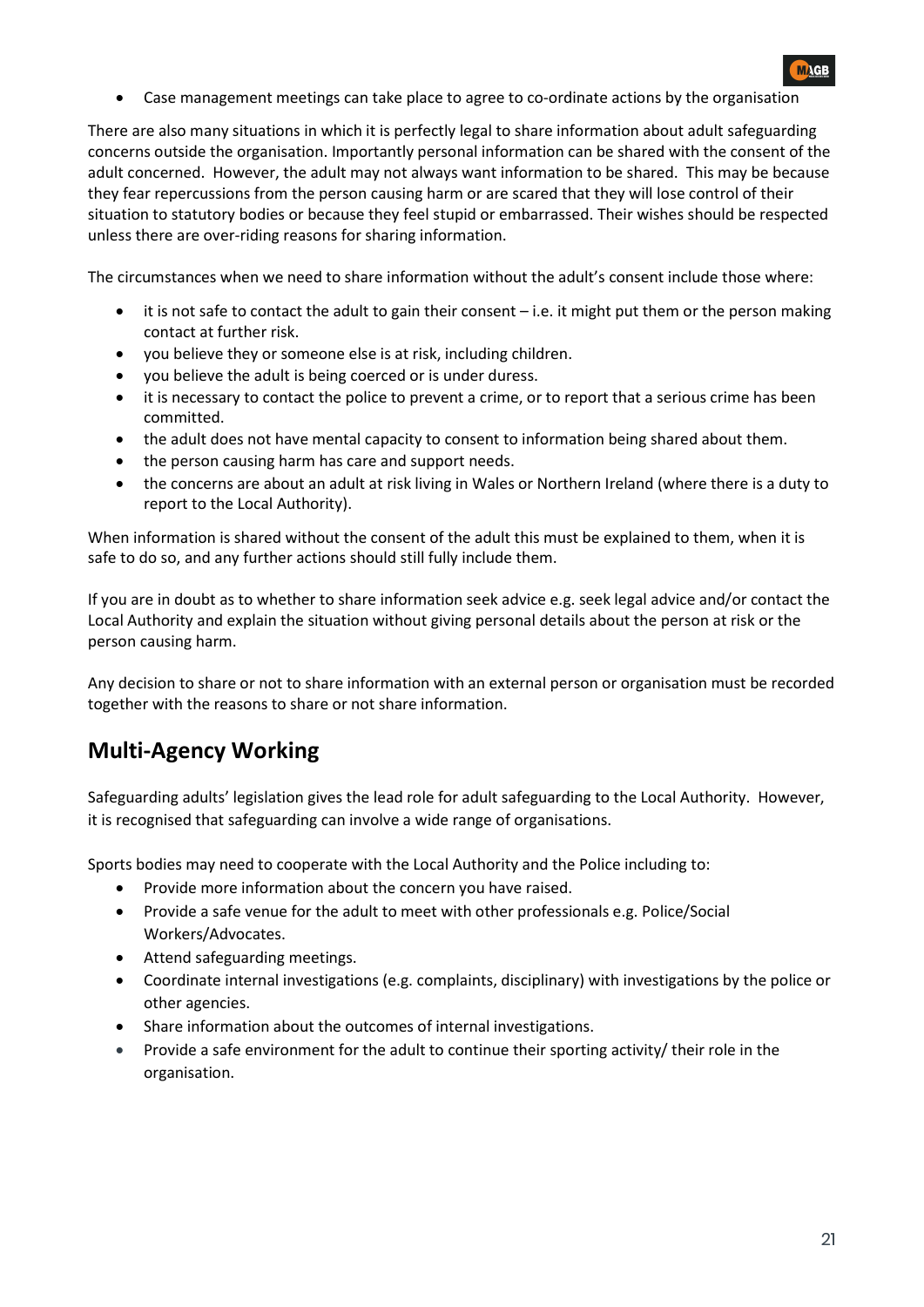



## Appendix 1 - Example Role Description: Safeguarding Lead

The designated person within a sports organisation has primary responsibility for putting into place procedures to safeguard adults at risk, supporting club, county and regional welfare/safeguarding leads, where relevant and for managing concerns about adults at risk.

Duties and responsibilities include:

- Working with others within the organisation to create a positive inclusive environment within the sport.
- Play a lead role in developing and establishing the organisation's approach to safeguarding adults and in maintaining and reviewing the organisation's implementation plan for safeguarding adults in line with current legislation and best practice.
- •
- Coordinate the dissemination of the safeguarding adult policy, procedures and resources throughout the organisation.
- Contribute to ensuring other policies and procedures are consistent with the organisation's commitment to safeguarding adults.
- Advise on the organisation's training needs and the development of its training strategy.
- Receive reports of and manage cases of poor practice and abuse reported to the organisation including an appropriate recording system.
- Support the chair to co-ordinate the case management process.
- Manage liaison with, and referrals to, external agencies for example adult social-care services and the police.
- Create a central point of contact for internal and external individuals and agencies concerned about the safety of adults within the organisation.
- Provide advice and support to regional/county [adapt as appropriate] safeguarding/ welfare officers and play a lead role in their recruitment, selection and training.
- Represent the organisation at external meetings related to safeguarding.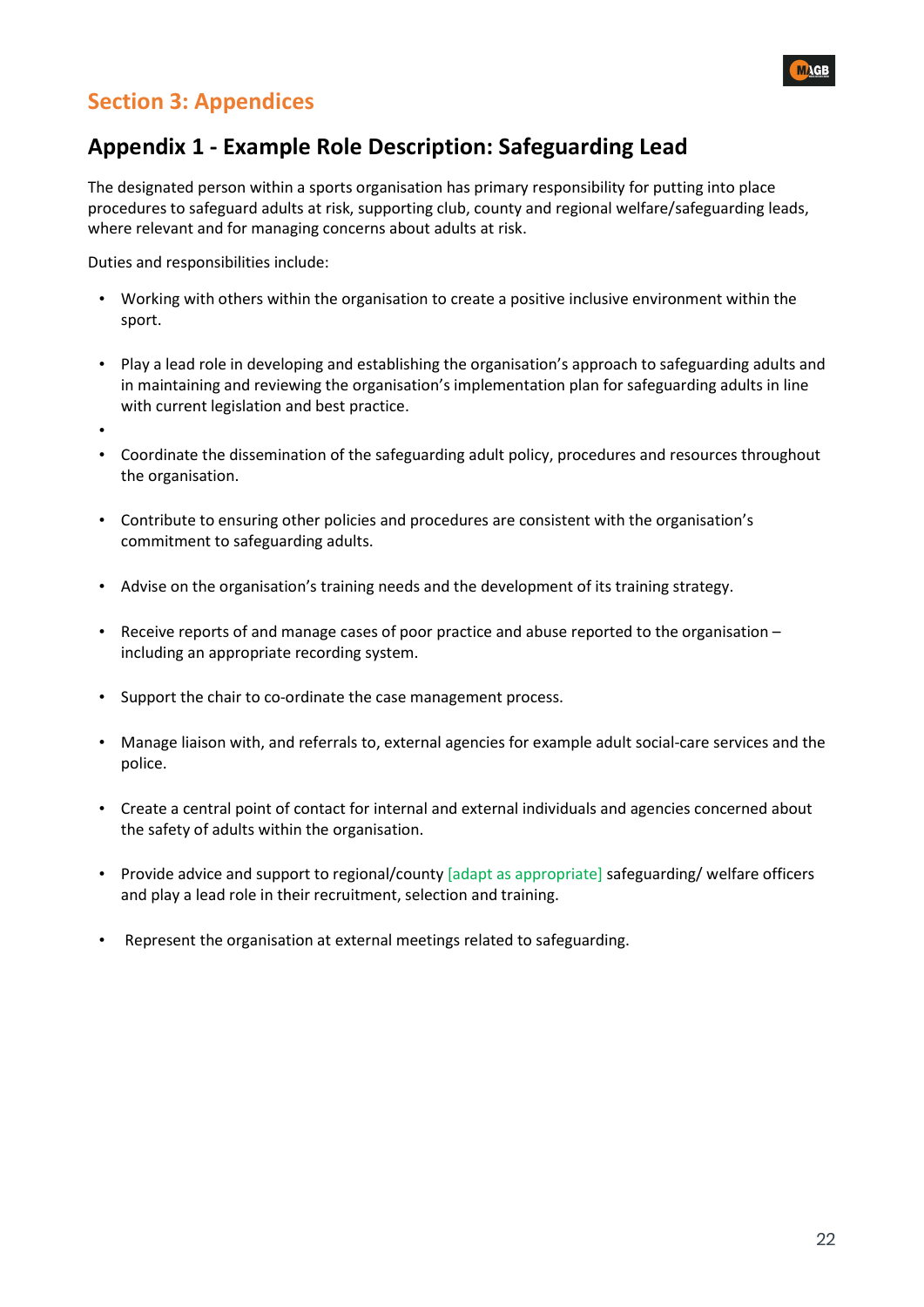## Appendix 2 - Case Management Groups

Case Management Groups comprise of a select number of individuals with identified and relevant skills, knowledge experience and/or status within the organisation and include at least one member with safeguarding adult expertise. The group's role and decision-making powers need to be embedded within the organisation's governance structure and be linked to related organisational functions such as codes of conduct, and the disciplinary policy and procedures.

The senior management team and Martial Arts Great Britain (MAGB) Board should receive regular reports from the Case Management Group summarising the cases that have been addressed and their outcomes, as well as any issues that require action by Martial Arts Great Britain (MAGB) e.g. changes to policy or procedures.

Case Management Groups should have clear terms of reference. They may be 'standing committees' who meet regularly or can be brought together as the need arises.

#### Case Management Group roles include:

- to ratify any actions already taken by Safeguarding Lead Officer.
- to initially assess and agree immediate response to a safeguarding case (does there appear to be a case to answer?).
- to identify appropriate 'route' for case (e.g. internal/ disciplinary action alone or referral to statutory agencies plus internal/ disciplinary action).
- to decide the level (from local to national) at which the organisation will deal with the concern.
- to consider the need for temporary/ interim suspension order (some organisations' Case Management Group issue suspensions directly, while others can only make recommendations to their disciplinary group).
- to review progress of case(s).
- to identify/ communicate learning from cases.

Case Management Groups' membership should include:

- A designated Chair
- A secretary (often the designated Safeguarding Lead).
- Mangers from relevant parts of the organisation where appropriate e.g. Human Resources, Membership, Legal.
- Co-opted independent safeguarding expertise (e.g. from another Sport or relevant profession such as the Police or Social services).



**MAGB**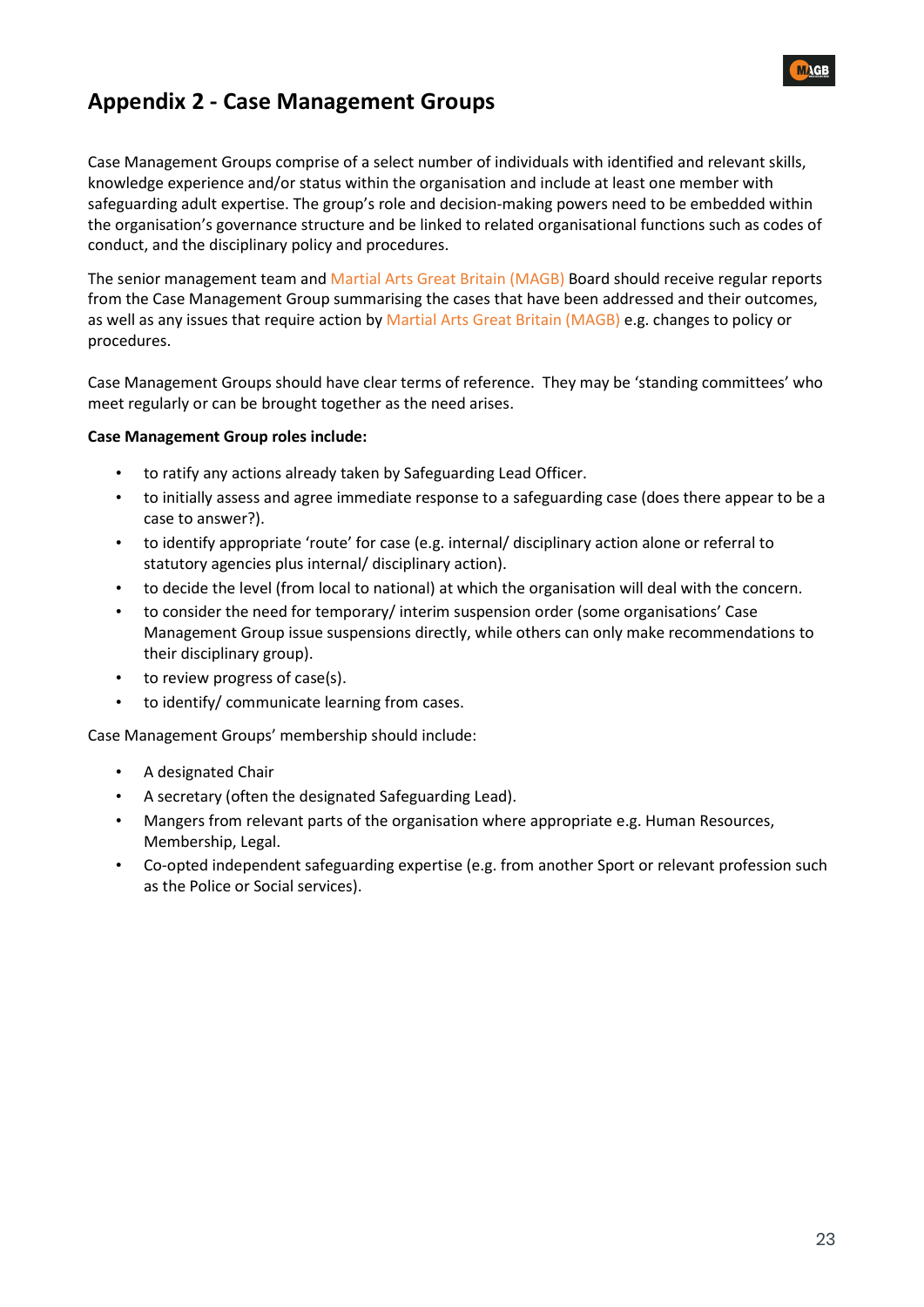## Appendix 3 – Sources of Information and Support



#### Designated Safeguarding Officer

Name: Marshall Willock Phone: 0121 430 3800 Email: info@magb.com

#### Action on Elder Abuse

A national organisation based in London. It aims to prevent the abuse of older people by raising awareness, encouraging education, promoting research and collecting and disseminating information.

www.elderabuse.org.uk Tel: 020 8765 7000 Email: enquiries@elderabuse.org.uk

#### Ann Craft Trust (ACT)

A national organisation providing information and advice about adult safeguarding. ACT have a specialist Safeguarding Adults in Sport and Activity team to support the sector Tel: 0115 951 5400 Email: Ann-Craft-Trust@nottingham.ac.uk www.anncrafttrust.org

#### Men's Advice Line

For male domestic abuse survivors Tel: 0808 801 0327

#### National LGBT+ Domestic Abuse Helpline

Tel: 0800 999 5428

#### National 24Hour Freephone Domestic Abuse Helplines

| <b>England</b>                           | <b>Northern Ireland</b>                                  |
|------------------------------------------|----------------------------------------------------------|
| Tel: 0808 2000 247                       | Tel: 0808 802 1414                                       |
| www.nationaldahelpline.org.uk/Contact-us | www.dsahelpline.org                                      |
|                                          | Twitter: www.twitter.com/dsahelpline                     |
|                                          | Facebook: www.facebook.com/dsahelpline                   |
|                                          |                                                          |
| <b>Scotland</b>                          | Wales                                                    |
| Tel: 0800 027 1234                       | Llinell Gymorth Byw HebOfn/ Live free from fear helpline |
| Email: helpline@sdafmh.org.uk            | Tel: 0808 8010 800                                       |
| Web chat: sdafmh.org.uk                  | Type Talk: 18001 0808 801 0800                           |
|                                          | Text: 078600 77 333                                      |

#### Rape Crisis Federation of England and Wales

Rape Crisis was launched in 1996 and exists to provide a range of facilities and resources to enable the continuance and development of Rape Crisis Groups throughout Wales and England.

Email: info@rapecrisis.co.uk

www.rapecrisis.co.uk